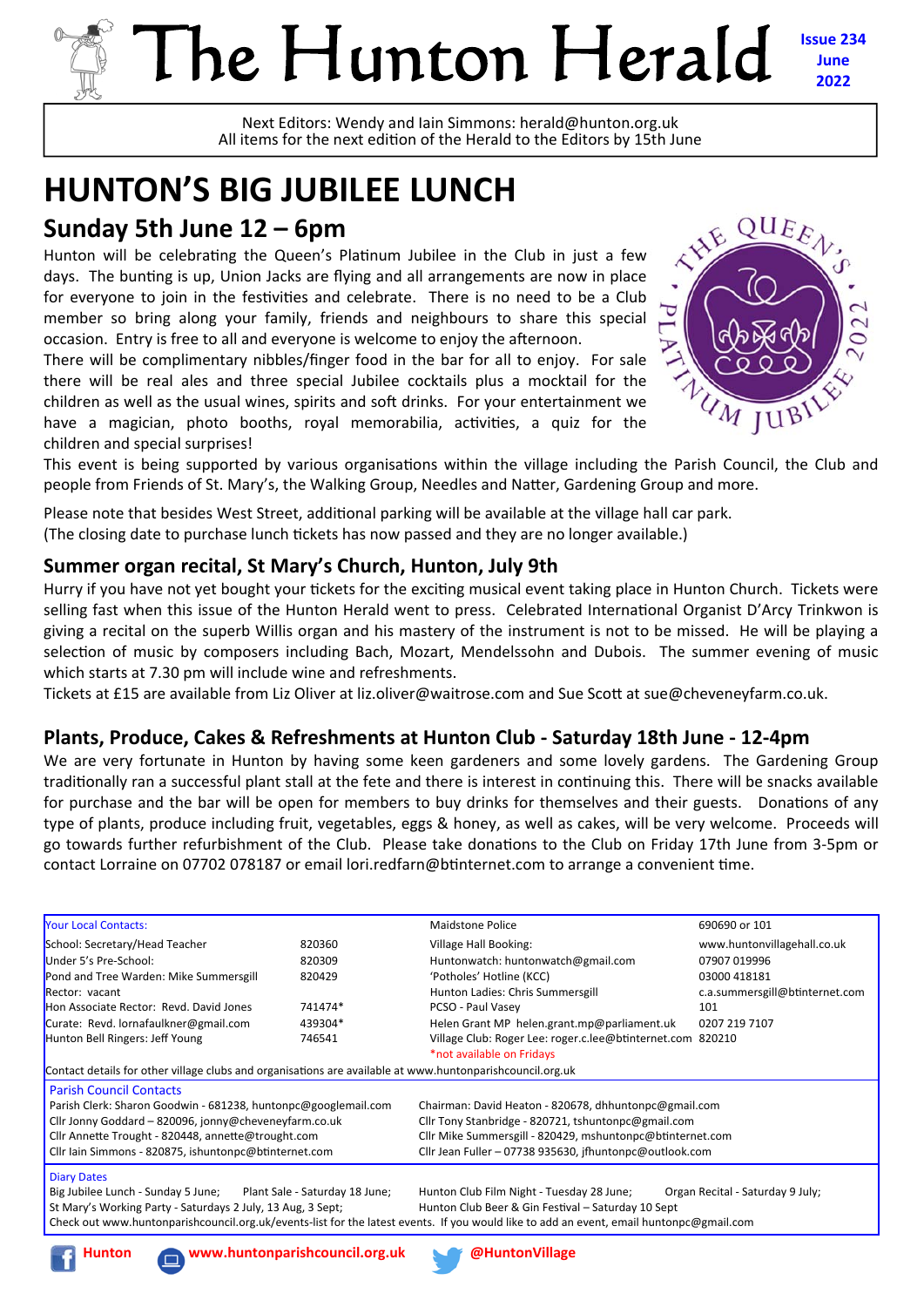#### **Pastoral Letter**

This month we are celebrating the Queen's Platinum Jubilee. Given that she's reigned for 70 years many of us can't imagine what it will be like without a queen as head of state. Some people love the monarchy, some don't and for some there is an air of indifference around the whole Royal Family.

In early drafts of this letter I found myself wanting to say things like 'the Queen must feel....' or 'the Queen must think….' and that got me thinking about how much we know about, not only public figures but about each other. I don't know the Queen personally; who am I to make assumptions about how she feels or what she thinks? There are times when I can't even work out what my children are thinking let alone someone I have never met!

There are a variety of sayings along the theme of walking a mile in another person's shoes before you comment on their life and choices. But how quick are we to jump to conclusions about someone's decisions or appearance?

Even innocuous sounding comments like 'wow, look at the size of the heels on your shoes, I couldn't walk in those!' can have an affect on the person on the receiving end depending on their mental state, the tone and manner in which the comment is made. There are so many variables. And how much harder must it be for those in the public eye who often have to play to the expectations put upon them rather than show how they actually feel? How difficult must it be to keep smiling and doing your duty rather than reacting with your true emotions?

Recently one of my granddaughters said she wasn't talking to her sister because she'd been told if she didn't have anything nice to say don't say anything at all (there'd been an issue with friends at school). But if only we could all learn that and only say kind things to each other and use our words to build each other up. In his letter to Titus, St Paul writes 'no insults, no fights. God's people should be big hearted and courageous'. Surely this is a message we could all get behind, no matter what our beliefs?

So let's all 'engage our brains before speaking' and make sure that the words we use are gracious. Our Queen has been a great example of this over her 70 years as monarch always polite and with an encouraging word for those she meets whilst out and about and whatever you think about her we can all be thankful for that.

*Best wishes Becky*

#### A world away from village life - 'Crufts' at the National Exhibition Centre

The 'world's greatest dog show' with over 20,000 dogs with 200 different breeds from 7 groups are rotated annually through the 4 days. The pastoral and working dog groups were on Thursday. Janet, my 4th generation home bred German Shepherd Dog (gsd), had qualified in a show in 2021 and we were very excited.

 Before our turn in the ring there was a lot of studying to do watching not only the other entrants but what the judge was looking for. There were 140 German shepherd dogs exhibiting in 20 classes for male or females and age categories. As the classes proceeded I found myself changing outfits quickly in the loos to look smart and contrast with my dog's colouring wearing light coloured trousers and a jacket with my exhibitor number on. Soon we were with 15 others in the largest all female class. All the dogs were of similar age and looking their best.

We all stood with our dogs in front of the judge. This is called 'stacking' your dog, followed by trotting round the edge of the ring whilst trying to show how well our dogs moved. We watched as each dog was displayed in front of the judge individually. Then it was our turn. Janet and I stood in our 'stacked' position and she looked great although her ears were not as upright as they can be. We trotted up and down in a line in front of the judge. In the next movement we were meant to trot all the way round the arena and back to the judge again but I got so carried away trying to look at Janet as I trotted that I forgot where I was in the sequence. Seeing the end of the line of exhibiting dogs I stopped there giving Janet a huge hug. The steward came over to us and asked us to 'finish the movement'. How embarrassing! I couldn't believe it, I'd blown it, but I asked Janet to continue trotting round, stacked her again and then we returned to the end of the line.

The judge finished looking at all the dogs and as she started walking up the line for the placings I think she must have seen my pleading face, begging her to call us into the line up and yes, yes, yes, she pulled us out fourth, fourth out of 16! Wow, we were overjoyed!

Judges, breeders and owners are now looking for good health rather than exaggerated features in our pets. The fashion is changing slowly and the straight-backed type are becoming more noticed by judges again. I will continue showing Janet as I agree with this policy for the majestic German Shepherd Dog both in character and confirmation. This day was a huge triumph and Janet was a star for me in a huge class a world away from village life.

*Wendy Sharp* 

#### **Lego Club**

Yalding Library now hosts a Lego Club. It is held on Friday afternoons, after school from 3.30-4.30 (as the library closes at 5pm) for all children aged 7 and over. Term time only.

However more Lego is needed! Please look for any bricks you have spare to help this club succeed and bring your donations to Yalding Post Office.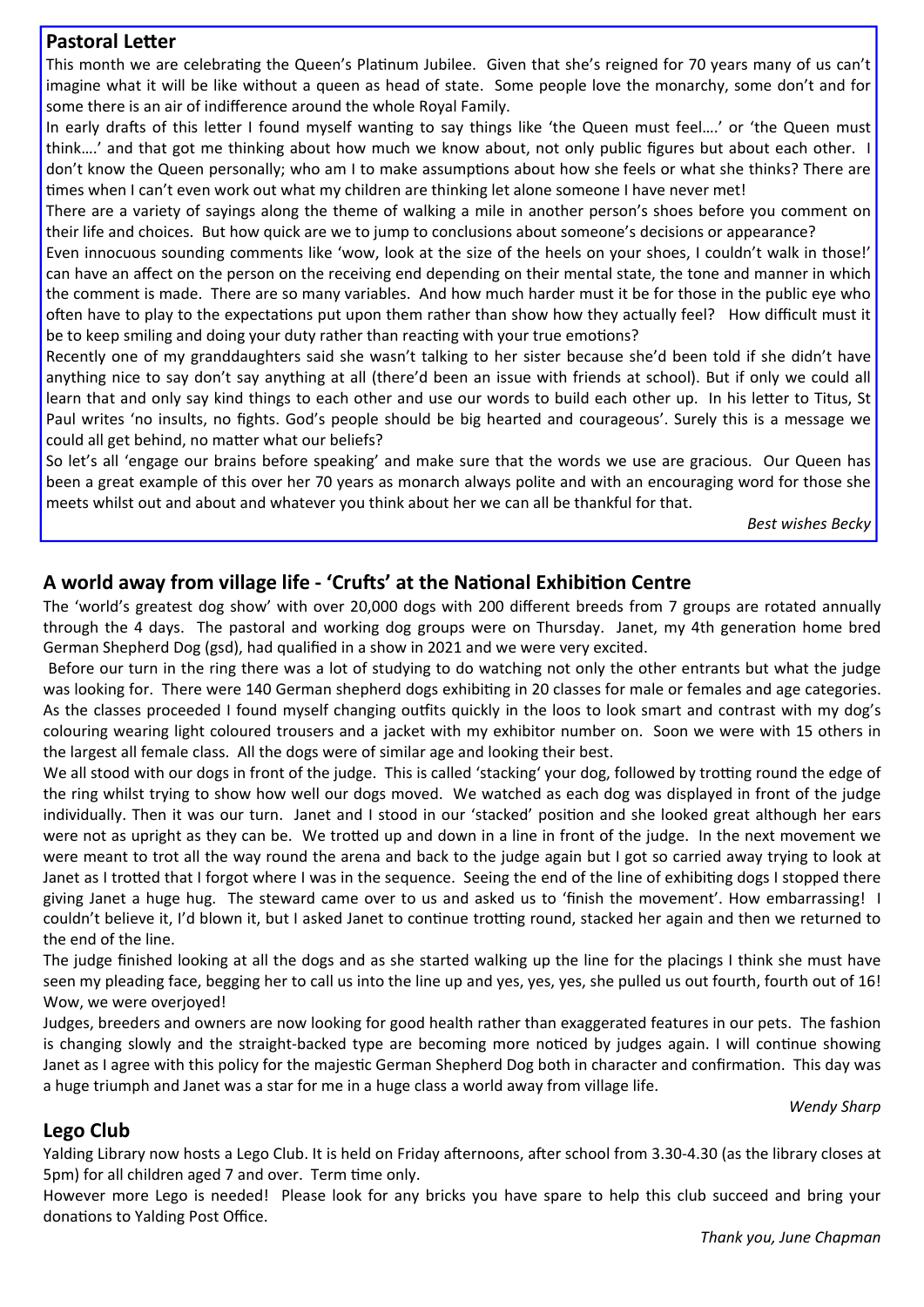#### **Farewell Hunton**

Little did we know when we moved into Bishops Lane in 1984 what an amazing place we would be part of. In 1984 the talk at all gatherings was of main drainage and the problems of being without it in a low lying area near the river. It was a great relief all round when this arrived.

When we welcomed 1987 in, little did we know what that year would bring. Our eldest daughter, Amy was born on  $9<sup>th</sup>$ January at Pembury. Roger came with me and that was last I saw of him for a week as Hunton was cut off with snow! He did manage to visit by walking out to Yalding and getting a lift. Unfortunately the snow had drifted on his return journey and he ended up in a frightening situation whereby his only progress was like swimming. 1987 had not done with us yet, in October we experienced the hurricane which decimated the Scots Pines in Bishops Lane, chopping cars in half in the process. All the tiles came off Bishops Oast, very frightening.

Roger soon became involved in most of the activities in Hunton, being Chairman of the Parish Council for 19 years, Treasurer of St. Mary's PCC, Treasurer of Peace Cottage Charity, Member of St. Mary's Fabric Committee and one of the founding members of Friends of St. Mary's. He still managed to spend time at Bearsted Golf Club where he was a member for over 20 years. He had a private pilot licence and could be seen flying over Hunton on many a summers evening.

As a working mother I stayed in the background until my retirement in 2010. This coincided with the Village Plan being prepared by Barbara Wright and Sue Heaton and they approached me to set up a Walking Group. This has kept active and is still going strong today. Many friendships have been made between villagers who lived in the village for years but didn't know each other until joining the group.

At a drinks party at the Porters I persuaded a few to help with a Christmas Market. We did not realise at that time how popular it would become. It was great fun and very rewarding. From this friends were persuaded to reform the Hunton WI which had ceased in the 60s. We have had great speakers that we have shared with the men of the village too. To everyone who supported me in my ambitious activities, you were brilliant, thank you.

Our daughter Lizzie was married to Graham in 2017 and so many of the village helped to make this weekend a memorable one. It went on for 3 days, culminating on Monday with the Walking Group helping dismantle and enjoying a super lunch of leftovers, both food and drink! Thank you all, we have had a ball.

*Ann and Roger Sawtell* 

#### **Sorry to see you go**

The village will be sorry to see Ann and Roger leave but wish them all the best in their new home. We would like to take this opportunity to thank them both for the huge contribution they have made to Hunton village life over many years. We will miss you.

#### **St. Mary's Church Working Parties**

St. Mary's Church is being chosen by more couples as the venue for their weddings. So to enable the church and churchyard to look as nice as possible there will be working parties from 9 to 12 noon on the following Saturdays:  $2^{nd}$ July,  $13^{th}$  August and  $3^{rd}$  September.

New volunteers are always welcome to join the friendly team who give as much time as they wish, choosing which of the various jobs they would like to do on that day. We always stop for a coffee break and so that Lesley can organise enough cake or biscuits please let her know if you hope to be at a session. lesley.a.lee@btinternet.com 01622 820210

#### **Hunton Club Film Night & Supper - Tuesday 28th June**

Hunton Club volunteers are delighted to announce that *Cool Runnings* will be shown on Tuesday 28<sup>th</sup> June and we hope you will join us to celebrate the first ever Jamaican bobsleigh team with a glass of rum punch in your hand. Doors open at 6.30pm and a two course supper will be served before the film at a cost of £10 (non-members £12) with as much popcorn as you can eat. The bar will be open for members and guests. Please contact lesley.a.lee@btinternet.com if you would like to attend this event. The caterers need to know numbers a week ahead so final date for bookings is Tuesday 21st June.

New members are always welcome and details can be found on https://huntonvillageclub.co.uk/

#### **Hunton Ladies**

Following the closure of the Hunton WI a new group, Hunton Ladies, now meet at the Village Club on the last Wednesday in the month. The April meeting had a "getting to know you" theme and a thoroughly interesting time was had when members spoke on an event in their lives, on their jobs or their hobbies. Conversations were plentiful around such interesting subjects as showing at Crufts Dog Show, taking up art as a career to a hilarious recount of a party faux pas.

New members are always welcome and Chris Summersgill (c.a.summersgill@btinternet.com) would be pleased to hear from anyone interested in joining the group. Members pay £2 each meeting they attend which will allow the group to pay for a speaker or activity event. Members will be required to join Hunton Village Club.